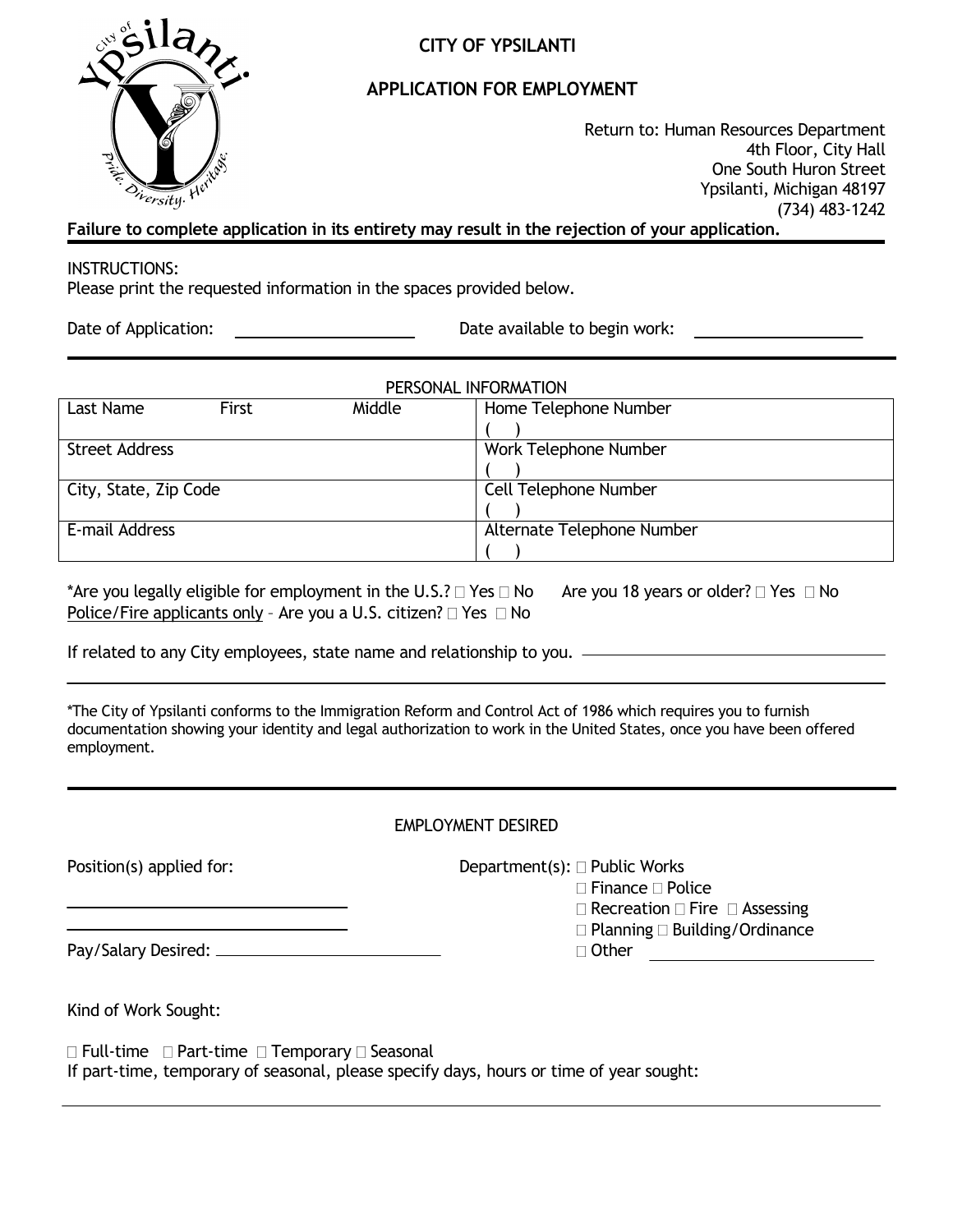#### **EDUCATION** Applicants for certain positions may be required to provide transcripts.

|                                                                                                                                                                                                                                                                   | Applicants for certain positions may be required to provide transcripts.                                                                                                                                                                                                                                                                        |                           |                              |                         |  |
|-------------------------------------------------------------------------------------------------------------------------------------------------------------------------------------------------------------------------------------------------------------------|-------------------------------------------------------------------------------------------------------------------------------------------------------------------------------------------------------------------------------------------------------------------------------------------------------------------------------------------------|---------------------------|------------------------------|-------------------------|--|
| <b>Education</b>                                                                                                                                                                                                                                                  | Name & Location of School                                                                                                                                                                                                                                                                                                                       | No. of Years<br>Completed | <b>Course of Study</b>       | <b>Degree</b><br>Earned |  |
| High School                                                                                                                                                                                                                                                       |                                                                                                                                                                                                                                                                                                                                                 |                           |                              |                         |  |
| College/University                                                                                                                                                                                                                                                |                                                                                                                                                                                                                                                                                                                                                 |                           |                              |                         |  |
| Vocational/Trade/<br><b>Graduate School</b>                                                                                                                                                                                                                       |                                                                                                                                                                                                                                                                                                                                                 |                           |                              |                         |  |
|                                                                                                                                                                                                                                                                   |                                                                                                                                                                                                                                                                                                                                                 | <b>GENERAL</b>            |                              |                         |  |
| to the position(s) applied for.                                                                                                                                                                                                                                   | Please list any special training, skills, qualifications, licenses, certifications or other experiences that relate                                                                                                                                                                                                                             |                           |                              |                         |  |
|                                                                                                                                                                                                                                                                   |                                                                                                                                                                                                                                                                                                                                                 |                           |                              |                         |  |
|                                                                                                                                                                                                                                                                   | Although a valid Michigan driver's license is required for all city of Ypsilanti jobs, exceptions are made for<br>certain nondriving jobs if the applicant, who is otherwise qualified for a position for which he/she applies,<br>is unable to obtain a license because of a physical or mental disability. A license check will be conducted. |                           |                              |                         |  |
|                                                                                                                                                                                                                                                                   | Type of License: □ Operator's License □ Commercial Driver's License                                                                                                                                                                                                                                                                             |                           |                              |                         |  |
|                                                                                                                                                                                                                                                                   |                                                                                                                                                                                                                                                                                                                                                 | 3. Endorsements: ______   | 4. Current Number of Points: |                         |  |
|                                                                                                                                                                                                                                                                   | Police Applicants Only (provide copies):                                                                                                                                                                                                                                                                                                        |                           |                              |                         |  |
| Have you completed the Michigan Commission on Law Enforcement Standards (COLES) preemployment test<br>Date Completed —————————————<br>battery?<br>Written<br>$\Box$ Yes $\Box$ No<br>Date Completed ______________________<br>Physical $\square$ Yes $\square$ No |                                                                                                                                                                                                                                                                                                                                                 |                           |                              |                         |  |
| Have you completed a COLES approved police academy?<br>Date Completed __________                                                                                                                                                                                  |                                                                                                                                                                                                                                                                                                                                                 |                           |                              |                         |  |
| Out-of-State Applicants (provide copies):<br>Have you completed the COLES waiver of training program? □ Yes □ No Date Completed –                                                                                                                                 |                                                                                                                                                                                                                                                                                                                                                 |                           |                              |                         |  |
|                                                                                                                                                                                                                                                                   |                                                                                                                                                                                                                                                                                                                                                 |                           |                              |                         |  |
| U.S. Military Service:<br><b>Branch of Service</b>                                                                                                                                                                                                                |                                                                                                                                                                                                                                                                                                                                                 | $From \_\_\_\_\_\$        |                              |                         |  |
| Rank or Rating                                                                                                                                                                                                                                                    |                                                                                                                                                                                                                                                                                                                                                 | <b>Type of Discharge</b>  | to-                          |                         |  |

## **PHYSICAL RECORD**

**MEDICAL EXAMINATIONS**. In accordance with the provisions of the Americans With Disabilities Act, the city of Ypsilanti may require job applicants to undergo a medical and/or psychological examination after an offer of employment has been made, and prior to the commencement of employment duties, and may condition the offer of employment on the results of such examination(s).

**I HEREBY CERTIFY THAT I AM NOT CURRENTLY ENGAGED IN THE ILLEGAL USE OF DRUGS**. I understand that as a condition of employment, I may be required to take a preemployment drug test for the illegal use of drugs that may include the collection of urine samples from my person. I agree that the results of this test may be submitted to the city of Ypsilanti, or its authorized representative, and I expressly release the collection agency and the testing laboratory from any and all liability for performing the requested test, and for communicating the results to the City. I understand that if the results of any preemployment drug test are positive, it will be cause for rejection of my application or, if I am hired, that my employment with the City may be immediately terminated.

**Applicant's Signature**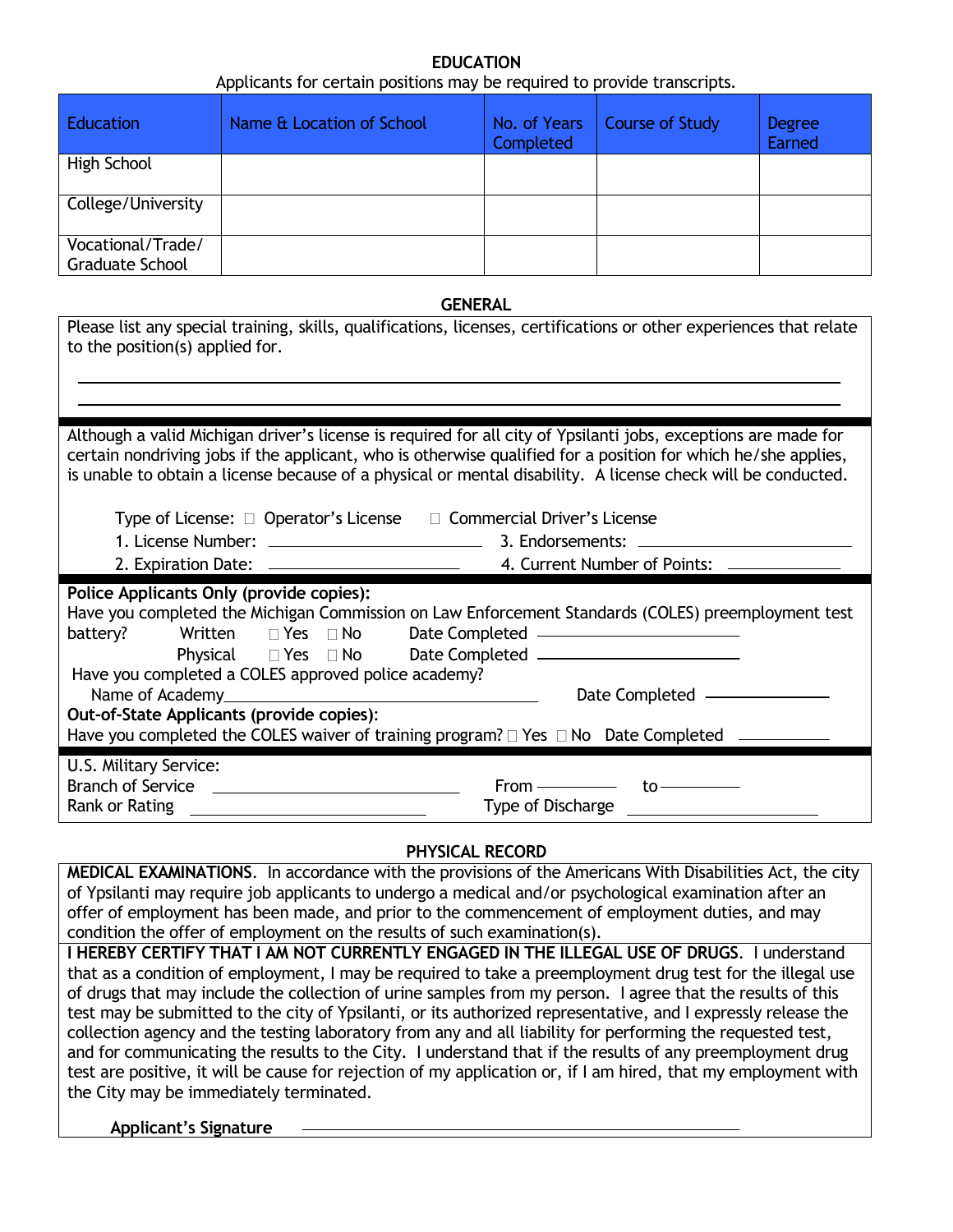#### **EMPLOYMENT HISTORY**

Please give an accurate, complete, full-time and part-time employment record. Start with current or most recent employer (*list additional employers on a separate sheet*). **This section must be completed fully, even if a resume is attached.** Please print all information.

| Company Name                                   | Supervisor | Telephone                    |         |
|------------------------------------------------|------------|------------------------------|---------|
|                                                |            |                              |         |
| <b>Street Address</b><br>City, State, Zip Code |            | Employed (List Month & Year) |         |
|                                                |            | From                         | To      |
| List your job title and responsibilities:      |            | <b>Salary Starting:</b>      | Ending: |
|                                                |            |                              |         |
|                                                |            | Reason for Leaving:          |         |
|                                                |            |                              |         |

| Company Name                                   | Supervisor | Telephone                    |         |
|------------------------------------------------|------------|------------------------------|---------|
|                                                |            |                              |         |
| <b>Street Address</b><br>City, State, Zip Code |            | Employed (List Month & Year) |         |
|                                                |            | From                         | ١o      |
| List your job title and responsibilities:      |            | <b>Salary Starting:</b>      | Ending: |
|                                                |            |                              |         |
|                                                |            | Reason for Leaving:          |         |
|                                                |            |                              |         |

| Company Name                                   | Supervisor | Telephone                    |         |
|------------------------------------------------|------------|------------------------------|---------|
|                                                |            |                              |         |
| <b>Street Address</b><br>City, State, Zip Code |            | Employed (List Month & Year) |         |
|                                                |            | From                         | To      |
| List your job title and responsibilities:      |            | <b>Salary Starting:</b>      | Ending: |
|                                                |            |                              |         |
|                                                |            | Reason for Leaving:          |         |
|                                                |            |                              |         |

| Company Name                                   | Supervisor | Telephone                                         |         |
|------------------------------------------------|------------|---------------------------------------------------|---------|
| <b>Street Address</b><br>City, State, Zip Code |            | Employed (List Month & Year)<br><b>From</b><br>To |         |
| List your job title and responsibilities:      |            | <b>Salary Starting:</b>                           | Ending: |
|                                                |            | Reason for Leaving:                               |         |

## **EMPLOYMENT HISTORY CONTINUED**

| Have you ever been discharged or requested to resign from any job? $\Box$ Yes $\Box$ No |
|-----------------------------------------------------------------------------------------|
|                                                                                         |
|                                                                                         |
|                                                                                         |
|                                                                                         |